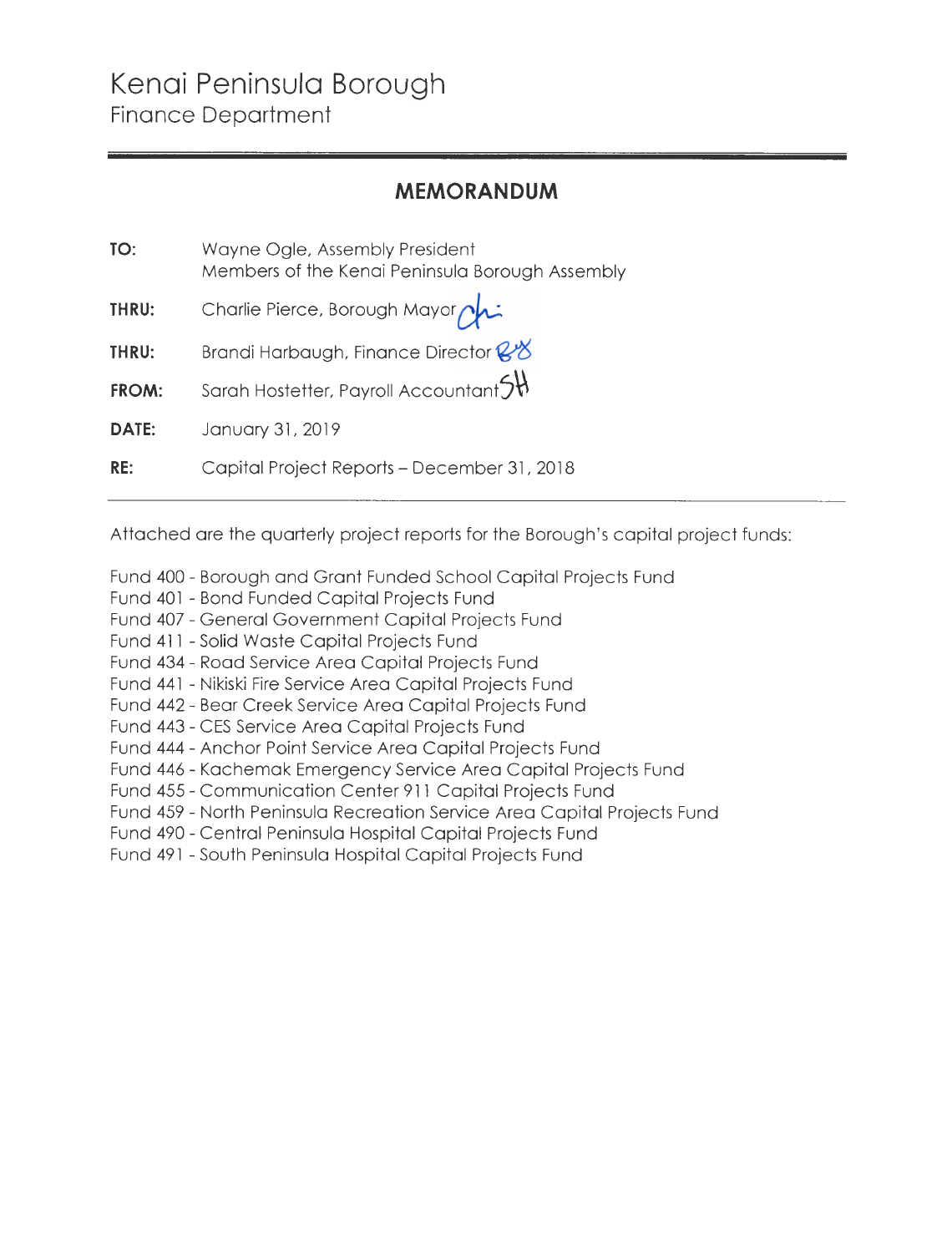### **School Revenue Projects - Fund 400**

|     |                       | Year                                 | Site  |                                                                                  | Authorized          |                          | FY19              | Expend                          | <b>Total LTD</b>         | Unexpended                |
|-----|-----------------------|--------------------------------------|-------|----------------------------------------------------------------------------------|---------------------|--------------------------|-------------------|---------------------------------|--------------------------|---------------------------|
|     | Project               |                                      |       | Appropriated Number Project Description                                          | Amount              |                          | <b>Budget</b>     | FY19                            | Expenditures             | <b>Balance</b>            |
| Sch | 13DSG                 | 2013                                 |       | 78050 A/W Design Improvements                                                    | 200,000<br>\$       | $\overline{\mathcal{L}}$ | 147,565           | \$                              | \$<br>52,435             | $\mathfrak{P}$<br>147,565 |
| Sch | 13FLR                 | 2013                                 |       | 19010 Admin Building Flooring                                                    | 35,000              |                          | 5,109             |                                 | 29,891                   | 5,109                     |
|     | 13000                 | 2013                                 |       | 78050 A/W Auditorium Lighting Upgrades                                           | 100,000             |                          | 1,311             |                                 | 98,689                   | 1,311                     |
| Grt | 13489                 | 2013                                 |       | 78050 A/W Security Camera Systems                                                | 1,625,000           |                          | 32,109            | 2,228                           | 1,595,119                | 29,881                    |
|     | 14BAT                 | 2014                                 |       | 78050 A/W Bat Removal                                                            | 50,000<br>1,370,000 |                          | 41,587<br>70,831  | $\tilde{\phantom{a}}$<br>60,051 | 8,413<br>1,359,220       | 41,587<br>10,780          |
| Sch | 14SEC<br>14000        | 2014<br>2014                         |       | 78050 A/W Security/Safety Improvements<br>78050 A/W Auditorium Lighting Upgrades | 75,000              |                          | 21,577            | 5,190                           | 58,612                   | 16,388                    |
|     | 14704                 | 2014                                 |       | 71030 Nanwalek Propane Tank                                                      | 150,000             |                          | 4,838             |                                 | 145,163                  | 4,838                     |
|     | 14759                 | 2014                                 |       | 78050 A/W Water Quality Improvements                                             | 50,000              |                          | 5,840             | 5,840                           | 50,000                   |                           |
|     | 15759                 | 2015                                 |       | 78050 A/W Water Quality Improvements                                             | 150,000             |                          | 2,200             | 2,200                           | 150,000                  |                           |
|     | 16782                 | 2016                                 |       | 78050 A/W ADA Upgrades                                                           | 150,000             |                          | 226               |                                 | 149,774                  | 226                       |
|     | 16801                 | 2016                                 |       | 78050 A/W HVAC Upgrades                                                          | 200,000             |                          | 29,632            | 19,894                          | 190,262                  | 9,738                     |
|     | 16855                 | 2016                                 |       | 78050 A/W Locker Replacement                                                     | 125,000             |                          | 99,390            |                                 | 25,610                   | 99,390                    |
|     | 17704                 | 2017                                 |       | 71030 Nanwalek Propane Tank                                                      | 125,000             |                          | 3,026             |                                 | 121,974                  | 3,026                     |
|     | 17714                 | 2017                                 | 78050 | A/W Window/Siding Replacement                                                    | 275,000             |                          | 34,399            |                                 | 240,601                  | 34,399                    |
|     | 17727                 | 2017                                 |       | 78050 A/W Bleacher Replacement                                                   | 100,000             |                          | 22,675            |                                 | 77,325                   | 22,675                    |
|     | 17728                 | 2017                                 | 78050 | A/W Doors/Entries                                                                | 100,000             |                          | 29,236            |                                 | 70,764                   | 29,236                    |
|     | 17759                 | 2017                                 |       | 78050 A/W Water Quality Improvements                                             | 75,000              |                          | 46,001            | 41,745                          | 70,743                   | 4,257                     |
|     | 17780                 | 2017                                 |       | 78050 A/W Playground Upgrades                                                    | 75,000              |                          | 17,141            | 425                             | 58,284                   | 16,716                    |
|     | 17782                 | 2017                                 |       | 78050 A/W ADA Upgrades                                                           | 75,000              |                          | 23,494            |                                 | 51,506                   | 23,494                    |
|     | 17802                 | 2017                                 |       | 78050 A/W Asphalt/Sidewalk Repair                                                | 75,000              |                          | 734               | $\overline{\phantom{a}}$        | 74,266                   | 734                       |
|     | 17860                 | 2017                                 |       | 78050 A/W Generator/Hardware                                                     | 100,000             |                          | 5,846             | 300                             | 94,454                   | 5,546                     |
|     | 18728                 | 2018                                 |       | 78050 A/W Doors/Entries                                                          | 100,000<br>275,000  |                          | 61,816            | 5,317<br>56,886                 | 43,501<br>275,000        | 56,499                    |
|     | 18755                 | 2018                                 |       | 78050 A/W Flooring Upgrades<br>78050 A/W Water Quality Improvements              | 125,000             |                          | 56,886<br>125,000 |                                 |                          | 125,000                   |
|     | 18759<br>18801        | 2018<br>2018                         |       | 78050 A/W HVAC Upgrades                                                          | 15,000              |                          | 15,000            | 9,135                           | 9,135                    | 5,865                     |
|     | 18802                 | 2018                                 |       | 78050 A/W Asphalt/Sidewalk Repair                                                | 150,000             |                          | 97,876            |                                 | 52,124                   | 97,876                    |
|     | 18851                 | 2018                                 |       | 78010 A/W Portables/Outbuildings                                                 | 75,000              |                          | 41,910            | 15,066                          | 48,157                   | 26,843                    |
|     | 18860                 | 2018                                 |       | 78050 A/W Generator/Hardware                                                     | 75,000              |                          | 67,477            | 39,213                          | 46,735                   | 28,265                    |
|     | 18BBB                 | 2018                                 |       | 19010 Borough BLDG Boiler Replacement                                            | 127,500             |                          | 117,446           | 117,446                         | 127,500                  |                           |
|     | 19714                 | 2019                                 |       | 78050 A/W Window/Siding Replacement                                              | 150,000             |                          | 150,000           |                                 | $\overline{\phantom{a}}$ | 150,000                   |
|     | 19755                 | 2019                                 |       | 78050 A/W Flooring Upgrades                                                      | 175,000             |                          | 175,000           | 157,948                         | 157,948                  | 17,052                    |
|     | 19758                 | 2019                                 |       | 78050 A/W Electrical/Lighting                                                    | 150,000             |                          | 150,000           | 70,630                          | 70,630                   | 79,370                    |
|     | 19782                 | 2019                                 |       | 78050 A/W ADA Upgrades                                                           | 75,000              |                          | 75,000            | 18,100                          | 18,100                   | 56,900                    |
|     | 19801                 | 2019                                 |       | 78050 A/W HVAC/DDC Upgrades                                                      | 75,000              |                          | 75,000            | 10,727                          | 10,727                   | 64,273                    |
|     | 19802                 | 2019                                 |       | 78050 A/W Asphalt/Sidewalk Repair                                                | 150,000             |                          | 150,000           |                                 | $\sim$                   | 150,000                   |
|     | 19803                 | 2019                                 |       | 78050 A/W Elevator Upgrades                                                      | 50,000              |                          | 50,000            |                                 | $\bar{a}$                | 50,000                    |
|     | 19851                 | 2019                                 |       | 78010 A/W Portables/Outbuildings                                                 | 75,000              |                          | 75,000            |                                 | $\overline{\phantom{a}}$ | 75,000                    |
|     | 19856                 | 2019                                 | 78050 | A/W Security/Safety                                                              | 300,000             |                          | 300,000           | 51,716                          | 51,716                   | 248,284                   |
|     | 19860                 | 2019                                 |       | 78050 A/W Generator/Hardware                                                     | 50,000              |                          | 50,000            |                                 |                          | 50,000                    |
|     | <b>Project Totals</b> |                                      |       |                                                                                  | 7,472,500           | \$                       | 2,478,179         | 690,056<br>\$                   | \$5,684,377              | \$1,788,123               |
|     |                       |                                      |       |                                                                                  |                     |                          |                   |                                 |                          |                           |
|     |                       | Beginning Fund Balance 7/1/18        |       |                                                                                  |                     |                          |                   |                                 |                          | \$1,033,837               |
|     |                       | Funds Provided:                      |       |                                                                                  |                     |                          |                   |                                 |                          |                           |
|     |                       | FY19 Transfer from General Fund      |       |                                                                                  |                     |                          |                   |                                 | \$1,200,000              |                           |
|     | 13489                 |                                      |       | DCCED State Grant - Areawide Security Cameras                                    |                     |                          |                   |                                 | 32,109                   |                           |
|     | 13DSG                 |                                      |       | FY13 Local Contribution - KPBSD Design                                           |                     |                          |                   |                                 | 147,565                  |                           |
|     | 13FLR                 |                                      |       | FY13 Local Contribution - KPBSD Admin Bldg Floor                                 |                     |                          |                   |                                 | 5,109                    |                           |
|     | 14SEC                 |                                      |       | FY14 Local Contribution - KPBSD Security-Safety                                  |                     |                          |                   |                                 | 70,831                   |                           |
|     | 18BBB                 |                                      |       | Transfer from General Gov Capital Project Fund                                   |                     |                          |                   |                                 | 7,500                    |                           |
|     |                       | Miscellaneaous Revenue               |       |                                                                                  |                     |                          |                   |                                 | 2,826                    |                           |
|     |                       | <b>Total Funds Provided</b>          |       |                                                                                  |                     |                          |                   |                                 |                          | 1,465,940                 |
|     |                       |                                      |       | Funds applied - current year expenditures                                        |                     |                          |                   |                                 |                          | (690,056)                 |
|     |                       | Funds obligated to existing projects |       |                                                                                  |                     |                          |                   |                                 |                          | (1,788,123)               |
|     |                       |                                      |       | Projects completed, cancelled or other funding source identified                 |                     |                          |                   |                                 |                          |                           |
|     |                       |                                      |       | Funds available for appropriation and for future capital expansion plans         |                     |                          |                   |                                 |                          | 21,599                    |
|     |                       |                                      |       |                                                                                  |                     |                          |                   |                                 |                          |                           |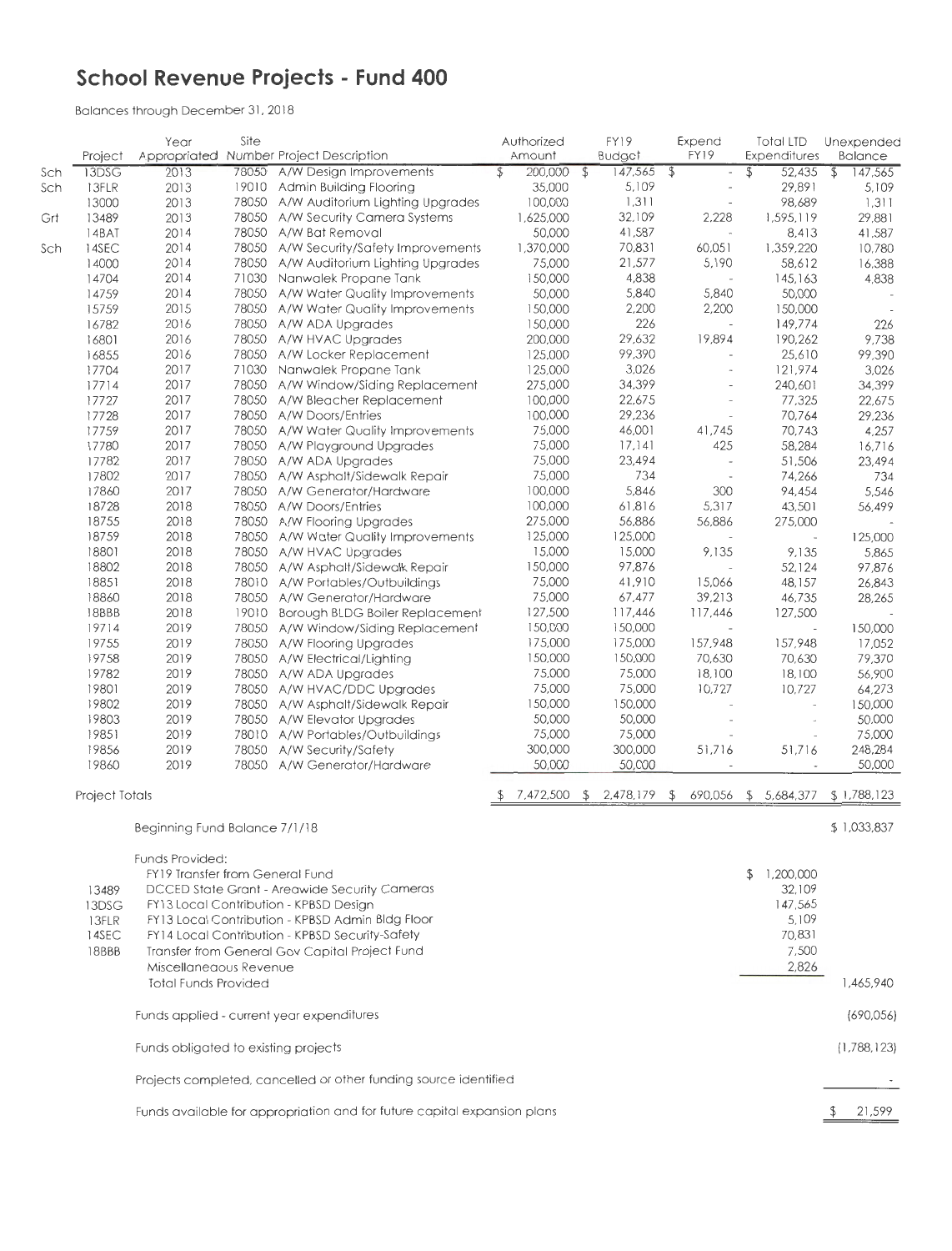### **Bond Projects - Fund 401**

|                | Year                                                  |                                                                          | Authorized |              | <b>FY19</b>   |      | Expend                   |     | <b>Total LTD</b> |                | Unexpended                          |
|----------------|-------------------------------------------------------|--------------------------------------------------------------------------|------------|--------------|---------------|------|--------------------------|-----|------------------|----------------|-------------------------------------|
| Project        | Appropriated                                          | <b>Project Description</b>                                               |            | Amount       | <b>Budget</b> |      | FY19                     |     | Expenditures     |                | Balance                             |
| 11SCH          | 2011                                                  | <b>KPBSD Roof Replacements</b>                                           |            | \$16,894,646 | \$<br>26,679  | \$   | $\overline{\phantom{a}}$ | \$  | 16,867,968       | $\mathfrak{D}$ | 26,679                              |
| 14SCH          | 2014                                                  | FY14 School Roof Replacements                                            |            | 22,984,575   | 2,400,509     |      | 23,284                   |     | 20,607,350       |                | 2,377,225                           |
| Project Totals |                                                       |                                                                          |            | 39,879,222   | \$2,427,188   | - \$ | 23,284                   | S.  | 37,475,318       | S.             | 2,403,904                           |
|                |                                                       | Beginning Fund Balance 7/1/18                                            |            |              |               |      |                          |     |                  | \$             | 2,632,735                           |
|                | Funds Provided:                                       | FY19 School Bond (FY14 issued) Interest                                  |            |              |               |      |                          | -\$ | 26,027           |                |                                     |
|                | <b>Total Funds Provided</b>                           |                                                                          |            |              |               |      |                          |     |                  |                | 26,027                              |
|                |                                                       | Funds applied - current year expenditures                                |            |              |               |      |                          |     |                  |                | (23, 284)                           |
|                |                                                       | Funds obligated to existing projects                                     |            |              |               |      |                          |     |                  |                | (2,403,904)                         |
|                |                                                       | Projects completed or cancelled                                          |            |              |               |      |                          |     |                  |                |                                     |
|                |                                                       | Funds available for appropriation and for future capital expansion plans |            |              |               |      |                          |     |                  |                | 231,574                             |
|                | Fund Balance:<br>School Bond FY11<br>School Bond FY14 | School Bond interest prior to FY2011<br>Ending Fund Balance              |            |              |               |      |                          |     |                  |                | 44,831<br>217<br>186,526<br>231,574 |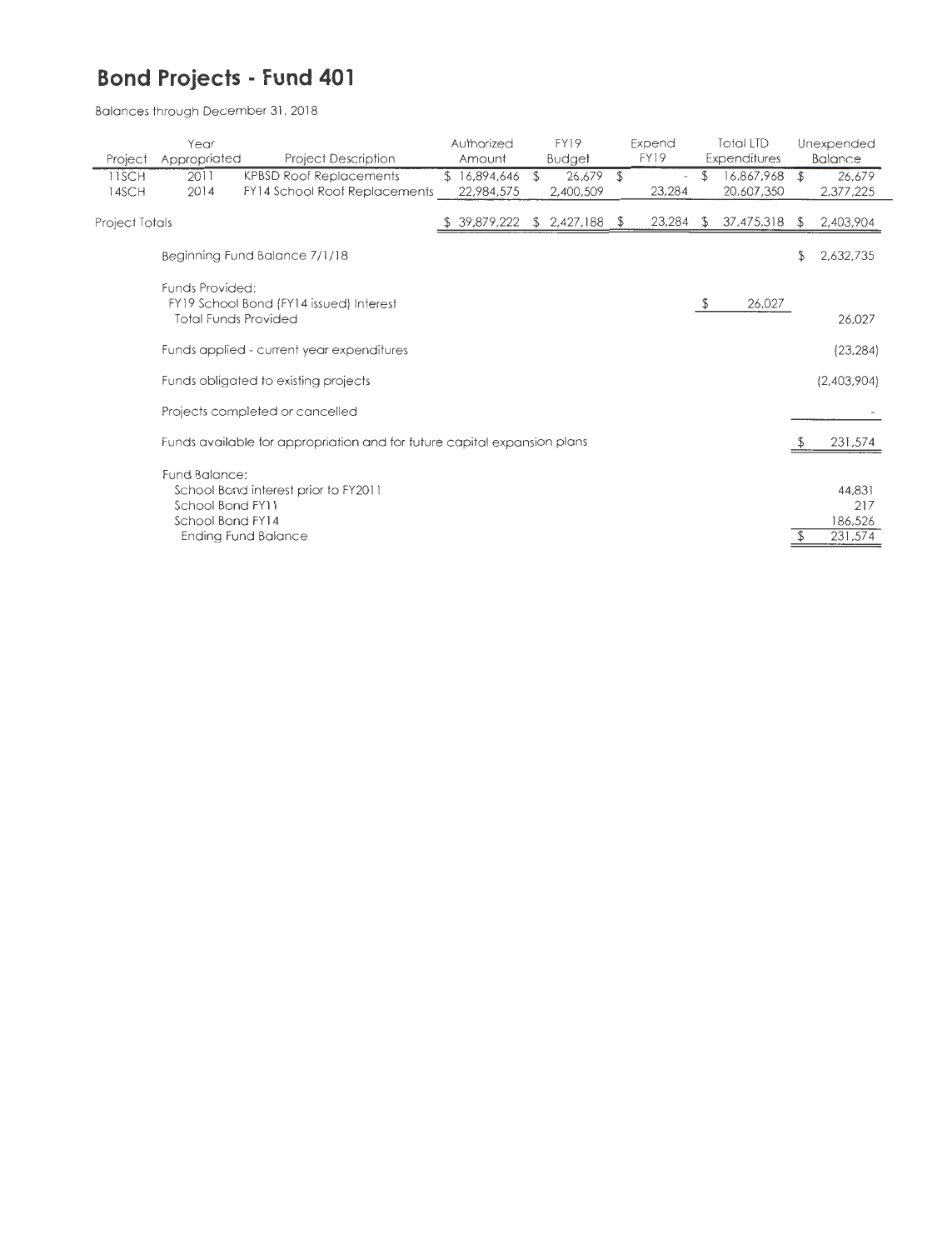### **General Government Projects - Fund 407**

|                | Year                                                |                                                                          |                | Authorized | FY19          | Expend                         |    | Total LTD    | Unexpended     |
|----------------|-----------------------------------------------------|--------------------------------------------------------------------------|----------------|------------|---------------|--------------------------------|----|--------------|----------------|
| Project        | Appropriated                                        | <b>Project Description</b>                                               |                | Amount     | <b>Budget</b> | FY19                           |    | Expenditures | <b>Balance</b> |
| 4MAN           | 2014                                                | Manatron Software Upgrade                                                | $\mathfrak{F}$ | 75,000     | \$<br>73,800  | \$<br>$\overline{\phantom{a}}$ | \$ | 1,200        | \$<br>73,800   |
| 15SOF          | 2015                                                | Software Upgrade                                                         |                | 75,000     | 64,364        |                                |    | 10,636       | 64,364         |
| 16KRC          | 2016                                                | River Center Bldg Repairs                                                |                | 49,000     | 12,395        |                                |    | 36,605       | 12,395         |
| 16REC          | 2016                                                | Records Mgmt Software                                                    |                | 100,000    | 100,000       |                                |    |              | 100,000        |
| 18ITR          | 2018                                                | IT Dept Remodel                                                          |                | 100,000    | 36,950        | 29,471                         |    | 92,521       | 7,479          |
| 19407          | 2019                                                | Card Entry Security System                                               |                | 150,000    | 150,000       |                                |    |              | 150,000        |
| Project Totals |                                                     |                                                                          |                | 549,000    | 437,509       | 29,471                         |    | 140,962      | 408,038        |
|                | Transfer to School Capital Fund 400 - Boiler Repair |                                                                          |                |            | 7,500         | 7,500                          |    | 7,500        |                |
| Totals         |                                                     |                                                                          |                | 556,500    | \$<br>445,009 | \$<br>36,971                   | £. | 148,462      | \$<br>408,038  |
|                |                                                     |                                                                          |                |            |               |                                |    |              |                |
|                |                                                     | Beginning Fund Balance 7/1/18                                            |                |            |               |                                |    |              | \$<br>748,514  |
|                |                                                     | Funds applied - current year expenditures                                |                |            |               |                                |    |              | (36,971)       |
|                |                                                     | Funds obligated to existing projects                                     |                |            |               |                                |    |              | (408, 038)     |
|                |                                                     | Projects completed or cancelled                                          |                |            |               |                                |    |              |                |
|                |                                                     | Funds available for appropriation and for future capital expansion plans |                |            |               |                                |    |              | 303,506        |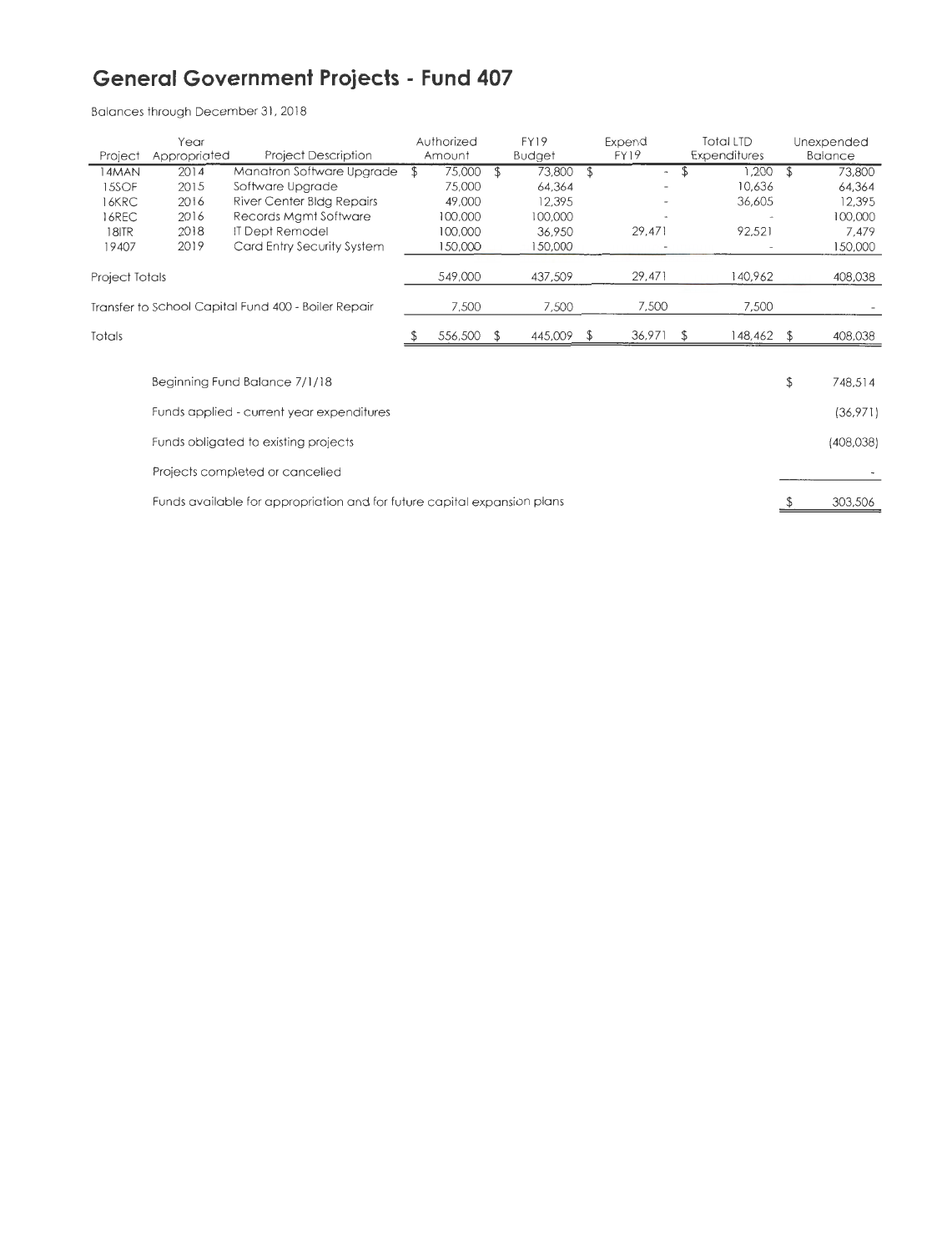#### **Solid Waste Projects - Fund 411**

|      |                                  | Year<br>Project Appropriated                     |                                                                                      | <b>Project Description</b>                                     | Authorized<br>Amount                            |      | <b>FY19</b><br><b>Budget</b>              | Expend<br>FY19              | <b>Total LTD</b><br>Expenditures |     | Unexpended<br>Balgrice                   |
|------|----------------------------------|--------------------------------------------------|--------------------------------------------------------------------------------------|----------------------------------------------------------------|-------------------------------------------------|------|-------------------------------------------|-----------------------------|----------------------------------|-----|------------------------------------------|
| Bond | 17SWB<br>18CDE<br>18GAS<br>19CDE | 2017<br>2018<br>2018<br>2019                     | FY18 C&D Cell Expansion<br>Landfill Gas to Energy Project<br>FY19 C&D Cell Expansion | SW CPL Equip/Plan/Design/Construction                          | \$<br>5,999,365<br>350,000<br>100,000<br>50,000 | £.   | 2.515,587<br>250,994<br>100,000<br>50,000 | 1,416,156<br>51,465         | 4,899,934<br>150,471             | \$  | 1.099431<br>199,529<br>100,000<br>50,000 |
|      | <b>Project Totals</b>            |                                                  |                                                                                      |                                                                | 6,499,365                                       | - 55 | 2,916,581                                 | \$1,467,621                 | \$<br>5,050,405                  | \$. | 1,448,960                                |
|      |                                  |                                                  | Beginning Fund Balance 7/1/18                                                        |                                                                |                                                 |      | Capt Proj Fund<br>881,626                 | Closure/Post<br>\$7,778,696 | 17SWB Bond<br>2,580,717<br>\$    | \$  | Total<br>11,241,039                      |
|      |                                  | Funds Provided:<br><b>FY19 Interest Earnings</b> | FY19 Transfer from Operating Fund<br>FY19 Transfer for Closure/Post                  |                                                                |                                                 |      | 100,000<br>35,630                         | 1,053,098                   |                                  |     |                                          |
|      |                                  |                                                  | FY19 Interest Earnings on 17SWB Bond Proceeds                                        |                                                                |                                                 |      |                                           |                             | 20,817                           |     | 1,209,545                                |
|      |                                  |                                                  | Funds applied - current year expenditures                                            |                                                                |                                                 |      | (51, 465)                                 | (30,718)                    | (1, 416, 156)                    |     | (1,498,339)                              |
|      |                                  |                                                  | Funds obligated to existing projects                                                 |                                                                |                                                 |      | (349, 529)                                |                             | (1,099,431)                      |     | (1,448,960)                              |
|      |                                  |                                                  | Projects completed or cancelled                                                      |                                                                |                                                 |      |                                           |                             |                                  |     |                                          |
|      |                                  |                                                  |                                                                                      | Funds available for approp. and future capital expansion plans |                                                 |      | 616,262                                   |                             |                                  |     | 616,262                                  |
|      |                                  |                                                  | Closure/post closure liability                                                       |                                                                |                                                 |      |                                           | \$ 8,801,076                |                                  |     | 8,801,076                                |
|      |                                  |                                                  | Funds restricted for SWD bond                                                        |                                                                |                                                 |      |                                           |                             | 85,947                           |     | 85,947                                   |
|      |                                  | Ending fund balance                              |                                                                                      |                                                                |                                                 |      |                                           |                             |                                  |     | 9,503,285                                |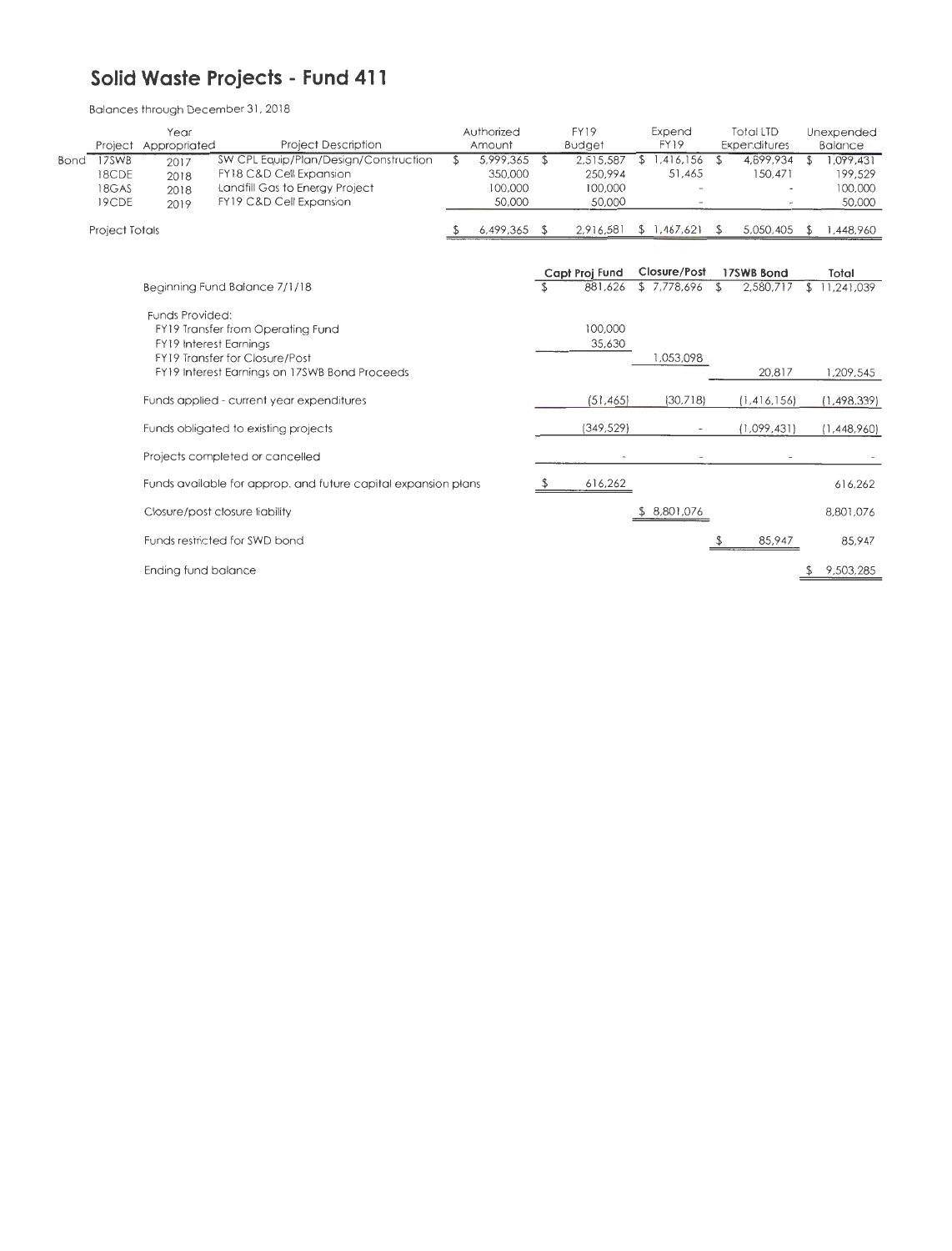### **Road Service Area Projects - Fund 434**

| Project            | Year<br>Appropriated                 | <b>Project Description</b>                                                 | Authorized<br>Amount |                | FY19<br><b>Budget</b> | Expend<br>FY19  | <b>Total LTD</b><br><b>Expenditures</b> |                | Unexpended<br><b>Balance</b> |
|--------------------|--------------------------------------|----------------------------------------------------------------------------|----------------------|----------------|-----------------------|-----------------|-----------------------------------------|----------------|------------------------------|
|                    |                                      |                                                                            |                      |                |                       |                 |                                         |                |                              |
| 14JAC              | 2014                                 | 2014 DCCED for Borough Wide Road Grant (\$100,000)<br>Jacobs Ladder Repair | \$<br>100,000        | $\mathfrak{P}$ | 94,651 \$             |                 | \$<br>5,349                             | $\mathfrak{D}$ | 94,651                       |
|                    | 2016-17 North Road Extension         |                                                                            |                      |                | 5,575,128             | 964,398         | 2,607,512                               |                | 4,610,730                    |
| 16NRD              | 2016                                 | North Road Extension                                                       | 7,218,242            |                |                       |                 |                                         |                |                              |
|                    |                                      | 2015 DCCED Borough Wide Road Grant (\$4,000,000)                           |                      |                |                       |                 |                                         |                |                              |
| 15089              | 2015                                 | Borough Wide Road Grant                                                    |                      | 2,921          | 2,921                 |                 |                                         |                | 2,921                        |
| C10DA              | 2017                                 | Dayspring/Hallelujah                                                       | 59,496               |                | 9,299                 | 9,001           | 59,198                                  |                | 298                          |
| C <sub>2</sub> DIA | 2017                                 | Diane St/Glacier Ave                                                       |                      | 4,144          |                       |                 | 4,144                                   |                |                              |
| C <sub>2HUS</sub>  | 2017                                 | Huske & Betty Lou                                                          | 465,080              |                | 220,187               | 201,217         | 446, 111                                |                | 18,970                       |
| C5ALE              | 2017                                 | Alex Dr/Alex Ct                                                            | 28,846               |                | $\overline{a}$        |                 | 28,846                                  |                |                              |
| C5CAR              | 2017                                 | Carver Dr/Knoll Ct                                                         | 217,496              |                | 59,820                | 29,596          | 187,273                                 |                | 30,223                       |
| S7HIL              | 2017                                 | Hill Ave/Tom Cat                                                           | 124,783              |                | 3,635                 |                 | 121,148                                 |                | 3,635                        |
| S7TRA              | 2017                                 | Tracy Ave                                                                  | 13,557               |                |                       |                 | 13,557                                  |                |                              |
| S8WYO              | 2017                                 | Wyoh Way                                                                   | 1,123,638            |                | 1,080,080             | 1,010,605       | 1,054,162                               |                | 69,476                       |
| W7IGL              | 2017                                 | Divine Estates/Igloo-Dana Bayes                                            | 56,405               |                |                       |                 | 56,405                                  |                |                              |
| 18GRV              | 2018                                 | <b>Borough Gravel Projects</b>                                             | 200,215              |                |                       |                 | 200,215                                 |                |                              |
| C <sub>2</sub> BEN | 2018                                 | Benedict/River Ridge/Moose                                                 | 39,412               |                | 29,211                | 60              | 10,261                                  |                | 29,150                       |
| C <sub>2</sub> MOO | 2018                                 | Moose Dr/Pederson Lane                                                     | 35,767               |                | 20,655                |                 | 15,112<br>13,646                        |                | 20,655<br>5,894              |
| <b>C5TUR</b>       | 2018                                 | Turnbuckle Terrace                                                         | 19,540               |                | 5,894                 | 25,472          | 28,881                                  |                | 26,749                       |
| <b>NIMOR</b>       | 2018                                 | Morning Circle                                                             | 55,630               |                | 52,222<br>333,095     | 246,150         | 275,380                                 |                | 86,945                       |
| N5HEI              | 2018                                 | Heights Lane/Hillside Dr<br>Kilcher Road                                   | 362,326<br>467,532   |                | 434,617               | 363,255         | 396,170                                 |                | 71,362                       |
| S7KIL              | 2018                                 | Morrison Dr                                                                | 122,779              |                | 110,856               | 93,274          | 105,197                                 |                | 17,582                       |
| S8MOD              | 2018<br>2018                         |                                                                            | 379,060              |                | 341,814               | 226,689         | 263,935                                 |                | 115,125                      |
| W4MYR<br>S7HLR     | 2019                                 | Myra/David/Peggy/Sharon<br>Hulter Road                                     | 13,260               |                | 13,260                | 12,619          | 12,619                                  |                | 641                          |
| 19GRV              | 2019                                 | <b>Borough Gravel Projects</b>                                             | 208,111              |                | 208,111               | 199,499         | 199,499                                 |                | 8,612                        |
|                    |                                      |                                                                            | 4,000,000            |                |                       |                 |                                         |                |                              |
|                    | 2019 Road CIP Projects (\$2,428,000) |                                                                            |                      |                |                       |                 |                                         |                |                              |
| 19CIP              | 2019                                 | Borough Wide FY19 Local Funds                                              | 111,900              |                | 111,900               |                 |                                         |                | 111,900                      |
| C <sub>2</sub> DIA | 2017                                 | Diane St/Glacier Ave                                                       | 10,000               |                | 10,000                |                 |                                         |                | 10,000                       |
| S7TRA              | 2017                                 | <b>Tracy Ave</b>                                                           | 10,000               |                | 10,000                |                 |                                         |                | 10,000                       |
| S7HIL              | 2017                                 | Hill Ave/Tom Cat                                                           | 10,000               |                | 10,000                |                 |                                         |                | 10,000                       |
| W7IGL              | 2017                                 | Divine Estates/Igloo-Dana Bayes                                            | 10,000               |                | 10,000                |                 |                                         |                | 10,000                       |
| 19GRV              | 2019                                 | <b>Borough Gravel Projects</b>                                             | 150,000              |                | 150,000               |                 |                                         |                | 150,000                      |
| S5BDR              | 2019                                 | Flintlock Ln/Bidarki Dr/Bridger Rd                                         | 353,400              |                | 353,400               | 183             | 183                                     |                | 353,217                      |
| S7GLE              | 2019                                 | Glenn Rd/Kipling Cir                                                       | 370,500              |                | 370,500               | 183             | 183                                     |                | 370,317                      |
| S7HLR              | 2019                                 | <b>Hulter Road</b>                                                         | 627,000              |                | 627,000               |                 | ÷                                       |                | 627,000                      |
| W4TIM              | 2019                                 | Tim Ave/Muir St/Creek View Rd                                              | 691,125              |                | 691,125               |                 |                                         |                | 691,125                      |
| <b>W6TER</b>       | 2019                                 | Tern Cir/Jacnjil Cir/Jitney Cir                                            | 84,075               |                | 84,075                |                 |                                         |                | 84,075                       |
|                    |                                      |                                                                            | 2,428,000            |                |                       |                 |                                         |                |                              |
| Project Totals     |                                      |                                                                            | 13,746,242<br>P      | - \$           | 11,023,456            | \$<br>3,382,202 | \$<br>6,104,988                         | S              | 7,641,254                    |
|                    |                                      |                                                                            |                      |                |                       |                 |                                         |                |                              |
|                    |                                      | Beginning Fund Balance 7/1/18                                              |                      |                |                       |                 |                                         | \$             | 5,874,557                    |
|                    | Funds Provided:                      |                                                                            |                      |                |                       |                 |                                         |                |                              |
|                    |                                      | FY19 Transfer from Operating Fund                                          |                      |                |                       |                 | \$<br>1,750,000                         |                |                              |
| 14JAC              |                                      | DCCED Boro Wide Improvement                                                |                      |                |                       |                 | 94,651                                  |                |                              |
| 15089              |                                      | DCCED Boro Wide Improvement                                                |                      |                |                       |                 | 2,925,677<br>5,575,128                  |                |                              |
| 16NRD              | <b>FY19 Interest Earnings</b>        | US Dept. of Transportation                                                 |                      |                |                       |                 | 25,515                                  |                |                              |
|                    |                                      | <b>Total Funds Provided</b>                                                |                      |                |                       |                 |                                         |                | 10,370,971                   |
|                    |                                      | Funds applied - current year expenditures                                  |                      |                |                       |                 |                                         |                | (3,382,202)                  |
|                    |                                      | Funds obligated to existing projects                                       |                      |                |                       |                 |                                         |                | (7,641,254)                  |
|                    |                                      | Projects completed or cancelled by Service Area Board Action               |                      |                |                       |                 |                                         |                |                              |
|                    |                                      | Funds available for appropriation and for future capital expansion plans   |                      |                |                       |                 |                                         | £.             | 5,222,072                    |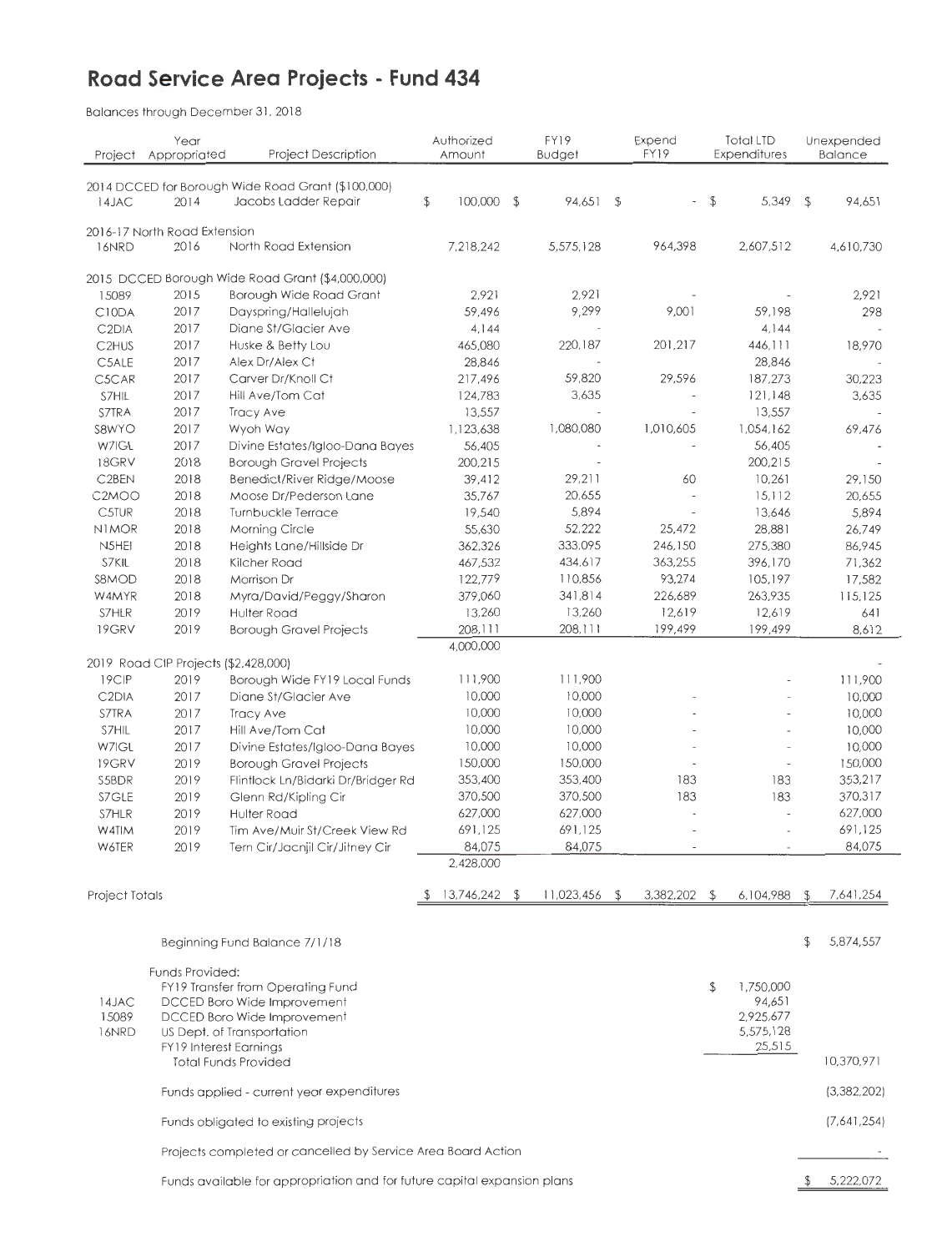### **Nikiski Fire Projects - Fund 441**

|                | Year<br><b>Project Description</b><br>Project Appropriated |                                                                          |    | Authorized |    | FY19          |                | Expend                   |    | <b>Total LTD</b>  |                | Unexpended     |
|----------------|------------------------------------------------------------|--------------------------------------------------------------------------|----|------------|----|---------------|----------------|--------------------------|----|-------------------|----------------|----------------|
|                |                                                            |                                                                          |    | Amount     |    | <b>Budget</b> |                | FY19                     |    | Expenditures      |                | <b>Balance</b> |
| 15416          | 2015                                                       | Vehicle Computer Aided Dispatch                                          | \$ | 250,000    | \$ | 228,625       | $\mathfrak{P}$ | $\overline{\phantom{a}}$ | \$ | 21,375            | $\mathfrak{P}$ | 228,625        |
| 16412          | 2016                                                       | Roadway Emergency Signs                                                  |    | 75,000     |    | 16.977        |                | 305                      |    | 58,328            |                | 16,672         |
| 18411          | 2018                                                       | ST 1 Repairs/Maintenance                                                 |    | 150,000    |    | 147,526       |                | 47,112                   |    | 49,586            |                | 100,414        |
| 18412          | 2018                                                       | ST 1 Exhaust Removal System                                              |    | 100,000    |    | 98,247        |                | 337                      |    | 2,090             |                | 97,910         |
| 18SEP          | 2018                                                       | ST 1 Septic System Replacement                                           |    | 75,000     |    | 31,150        |                |                          |    | 43,850            |                | 31,150         |
| 19411          | 2019                                                       | NFSA Fire ST 3 New Construction                                          |    | 3,200,000  |    | 3,200,000     |                | 3,811                    |    | 3,811             |                | 3,196,189      |
| 19412          | 2019                                                       | Parking Lot Repairs ST 1 & 2                                             |    | 100,000    |    | 100,000       |                | 24,238                   |    | 24,238            |                | 75,762         |
| 19413          | 2019                                                       | Fire Station Alerting Systems                                            |    | 100,000    |    | 100,000       |                |                          |    |                   |                | 100,000        |
| 19GEN          | 2019                                                       | <b>Emergency Generator/Parts</b>                                         |    | 92,000     |    | 92,000        |                |                          |    |                   |                | 92,000         |
| Project Totals |                                                            |                                                                          |    | 4,142,000  | \$ | 4,014,525     | $\mathbb{E}$   | $75,802$ \$              |    | 203,277           | \$             | 3,938,723      |
|                | \$<br>Beginning Fund Balance 7/1/18                        |                                                                          |    |            |    |               |                |                          |    |                   |                | 3,988,381      |
|                | Funds Provided:                                            | FY19 Transfer from Operating Fund<br><b>FY19 Interest Earnings</b>       |    |            |    |               |                |                          | \$ | 500,000<br>18,662 |                |                |
|                |                                                            | <b>Total Funds Provided</b>                                              |    |            |    |               |                |                          |    |                   |                | 518,662        |
|                |                                                            | Funds applied - current year expenditures                                |    |            |    |               |                |                          |    |                   |                | (75,802)       |
|                |                                                            | Funds obligated to existing projects                                     |    |            |    |               |                |                          |    |                   |                | (3,938,723)    |
|                |                                                            | Projects completed or cancelled by Service Area Board Action             |    |            |    |               |                |                          |    |                   |                |                |
|                |                                                            | Funds available for appropriation and for future capital expansion plans |    |            |    |               |                |                          |    |                   |                | 492,517        |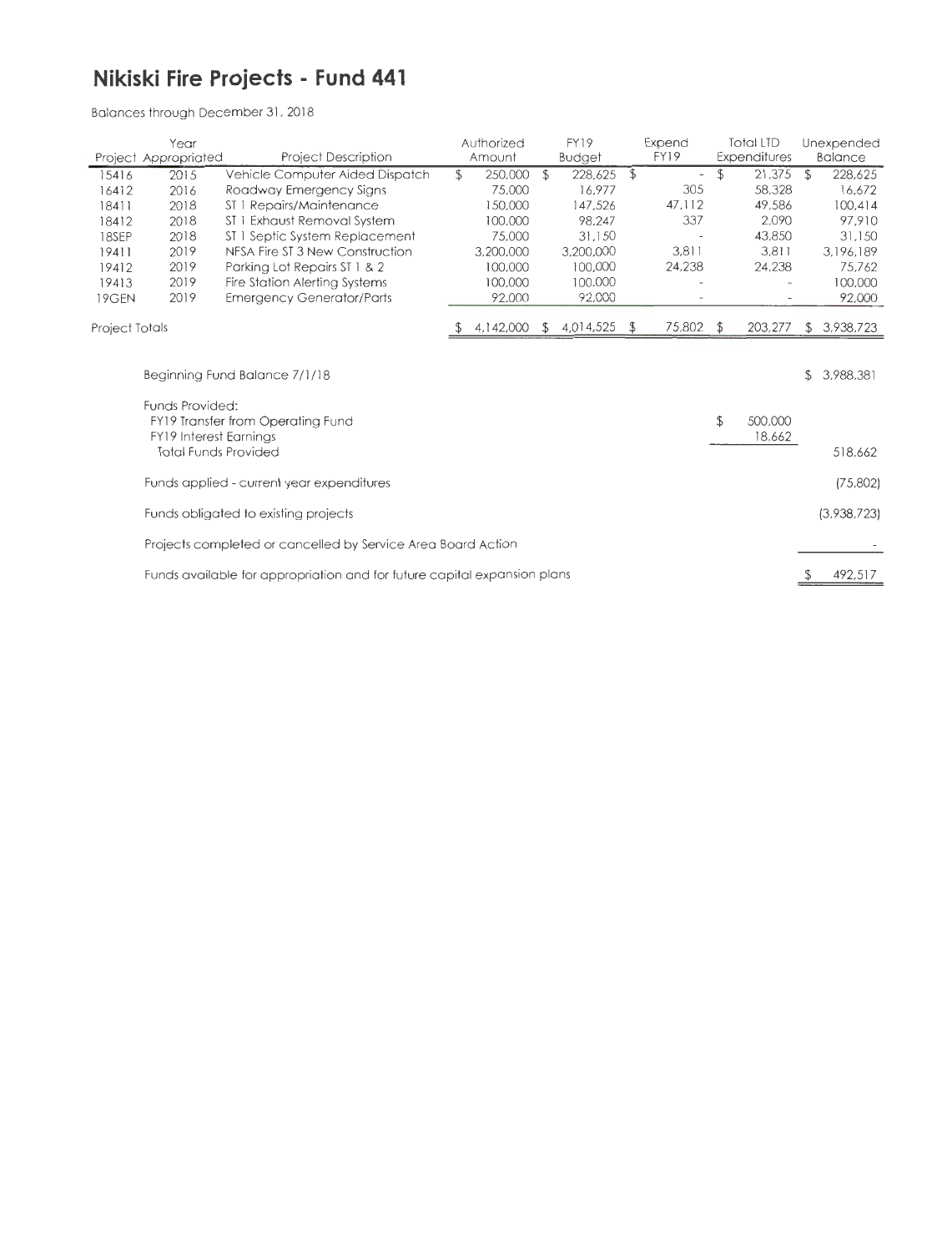## **Bear Creek Fire Service Area Projects - Fund 442**

Balances through December 31. 2018

 $\sim$   $-$ 

|                                  | Year<br>Project Appropriated                     | <b>Project Description</b>                                                                                        |     | Authorized<br>Amount                    |    | <b>FY19</b><br><b>Budget</b>        |    | Expend<br>FY19 | Total LTD<br>Expenditures     |               | Unexpended<br><b>Balance</b>     |
|----------------------------------|--------------------------------------------------|-------------------------------------------------------------------------------------------------------------------|-----|-----------------------------------------|----|-------------------------------------|----|----------------|-------------------------------|---------------|----------------------------------|
| 13566<br>14421<br>19421<br>19422 | 2013<br>2014<br>2019<br>2019                     | Multi-Use Facility Construction<br>Dispatch/Communication Equip<br>Turnout Gear<br><b>SCBA Bottle Replacement</b> | \$. | 5,488,263<br>25,000<br>21,267<br>20,786 | s  | 3,316<br>10,517<br>21,267<br>20,786 | \$ | 18<br>20,983   | 5,484,964<br>14,483<br>20,983 | $\mathcal{F}$ | 3,298<br>10,517<br>284<br>20,786 |
| Project Totals                   |                                                  |                                                                                                                   |     | 5,555,316                               | Ď. | 55,886                              | -S | 21,000         | 5,520,430                     | -S            | 34,886                           |
|                                  |                                                  | Beginning Fund Balance 7/1/18                                                                                     |     |                                         |    |                                     |    |                |                               | \$            | 338,326                          |
|                                  | Funds Provided:<br><b>FY19</b> Interest Earnings | FY19 Transfer from Operating Fund<br><b>Total Funds Provided</b>                                                  |     |                                         |    |                                     |    |                | \$<br>50,000<br>1,594         |               | 51,594                           |
|                                  |                                                  | Funds applied - current year expenditures                                                                         |     |                                         |    |                                     |    |                |                               |               | (21,000)                         |
|                                  |                                                  | Funds obligated to existing projects                                                                              |     |                                         |    |                                     |    |                |                               |               | (34,886)                         |
|                                  |                                                  | Projects completed or cancelled by Service Area Board Action                                                      |     |                                         |    |                                     |    |                |                               |               |                                  |
|                                  |                                                  | Funds available for appropriation and for future capital expansion plans                                          |     |                                         |    |                                     |    |                |                               |               | 334,034                          |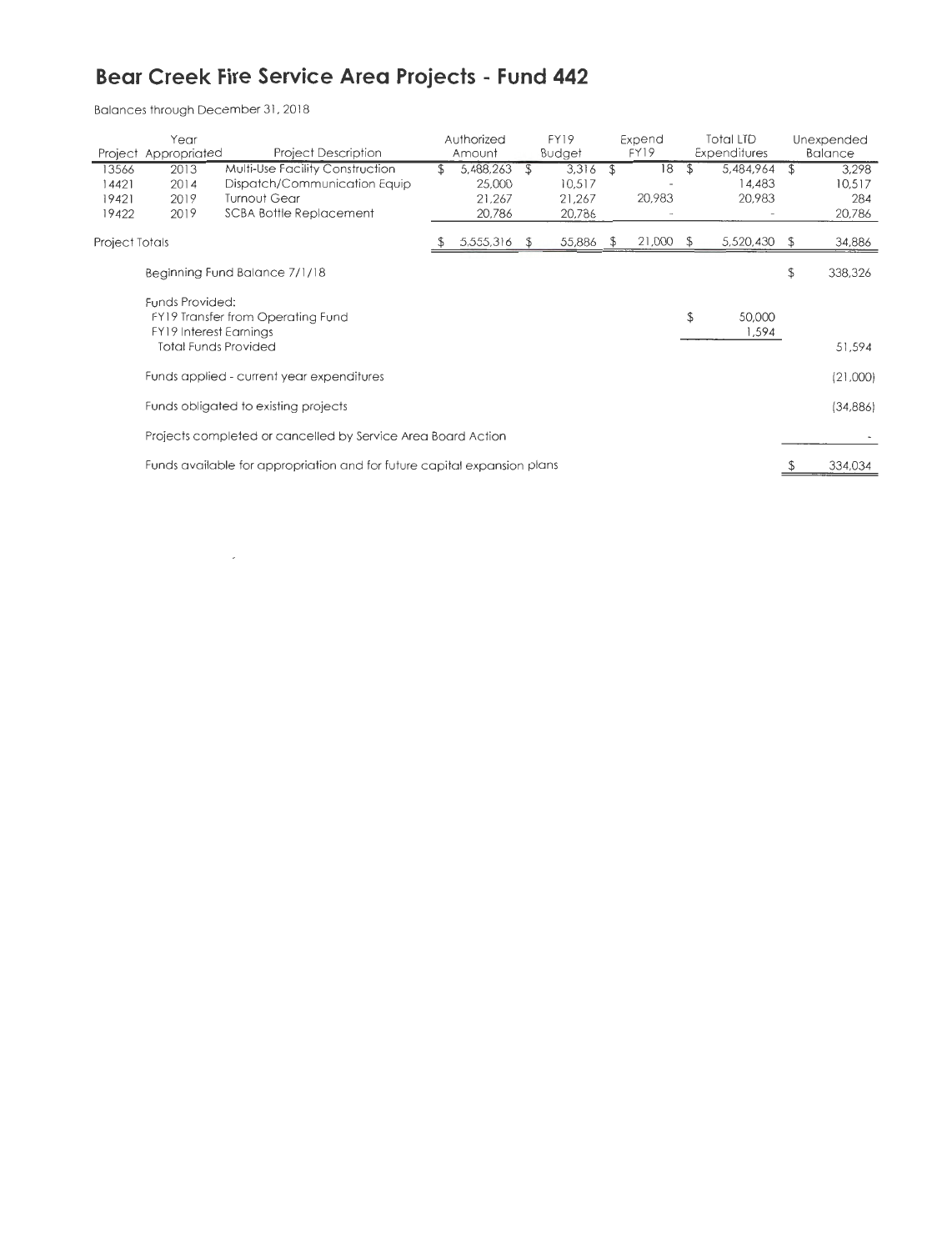### **Central Emergency Services Projects - Fund 443**

|      |                | Year<br>Project Appropriated | <b>Project Description</b>                                                                                          | Authorized<br>Amount |      | FY19<br>Budget |               | Expend<br>FY19   |               | <b>Total LTD</b><br>Expenditures |                    | Unexpended<br>Balance |
|------|----------------|------------------------------|---------------------------------------------------------------------------------------------------------------------|----------------------|------|----------------|---------------|------------------|---------------|----------------------------------|--------------------|-----------------------|
|      | 12469          | 2012                         | <b>Training Facility Relocation</b>                                                                                 | \$<br>350,000 \$     |      | 74.31          | \$            | 3,551            | $\mathcal{F}$ | 279,240                          | £                  | 70,760                |
|      | 13465          | 2013                         | Mobile Data Terminals                                                                                               | 105,000              |      | 38,695         |               | 432              |               | 66,737                           |                    | 38,263                |
| Bond | 16CES          | 2016                         | <b>Emergency Response Vehicles</b>                                                                                  | 2,795,138            |      | 35,241         |               |                  |               | 2,759,897                        |                    | 35,241                |
|      | 17461          | 2017                         | ST <sub>5</sub> Insulation                                                                                          | 100,000              |      | 34,378         |               | 28,713           |               | 94,335                           |                    | 5,665                 |
|      | 17463          | 2017                         | CES Lighting Improvements                                                                                           | 110,000              |      | 29,752         |               | 1,255            |               | 81,503                           |                    | 28,497                |
|      | 18461          | 2018                         | Fire Station Alerting System                                                                                        | 400,000              |      | 400,000        |               |                  |               |                                  |                    | 400,000               |
|      | 18462          | 2018                         | ST 3 Painting/Concrete Seal                                                                                         | 170,000              |      | 169,117        |               | 110.637          |               | 111,519                          |                    | 58,481                |
|      | 18463          | 2018                         | ST 4 Painting/Siding                                                                                                | 125,000              |      | 123,391        |               | 106,021          |               | 107,629                          |                    | 17,371                |
|      | 19461          | 2019                         | <b>SCBA Compressor</b>                                                                                              | 450,000              |      | 450,000        |               |                  |               |                                  |                    | 450,000               |
|      | 19462          | 2019                         | Rescue Boat                                                                                                         | 125,000              |      | 125,000        |               |                  |               |                                  |                    | 125,000               |
|      | 19463          | 2019                         | <b>Enclosed Cargo Trailer</b>                                                                                       | 35,000               |      | 35,000         |               |                  |               |                                  |                    | 35,000                |
|      | 19465          | 2019                         | Mobile Data Terminals                                                                                               | 35,000               |      | 35,000         |               |                  |               |                                  |                    | 35,000                |
|      | 19469          | 2019                         | Training Site Phase 2 Expansion                                                                                     | 150,000              |      | 150,000        |               |                  |               |                                  |                    | 150,000               |
|      | Project Totals |                              |                                                                                                                     | 4,950,138            | - \$ | 1,699,885      | $\mathcal{F}$ | 250,607          | $\mathcal{L}$ | 3,500,860                        | \$                 | 1,449,277             |
|      |                |                              |                                                                                                                     |                      |      |                |               | Capt Proj Fund   |               | 16CES Bond                       |                    | Total                 |
|      |                |                              | Beginning Fund Balance 7/1/18                                                                                       |                      |      |                |               | 1,669,567        | 括             | 43,667                           | $\mathfrak{F}$     | 1,713,234             |
|      |                | Funds Provided:              | FY19 Transfer from Operating Fund<br><b>FY19 Interest Earnings</b><br>FY19 Interest Earnings on 16CES Bond Proceeds |                      |      |                |               | 550,000<br>7,788 |               | 455                              |                    | 558,243               |
|      |                |                              |                                                                                                                     |                      |      |                |               |                  |               |                                  |                    |                       |
|      |                |                              | Funds applied - current year expenditures                                                                           |                      |      |                |               | (250,607)        |               |                                  |                    | (250, 607)            |
|      |                |                              | Funds obligated to existing projects                                                                                |                      |      |                |               | (1, 414, 036)    |               | (35, 241)                        |                    | 1,449,277             |
|      |                |                              | Projects completed or cancelled by Service Area Board Action                                                        |                      |      |                |               |                  |               |                                  |                    |                       |
|      |                |                              | Funds available for approp, and for future capital expansion plans                                                  |                      |      |                | \$            | 562,712          |               |                                  |                    | 562,712               |
|      |                |                              | Funds restricted for 16CES bond                                                                                     |                      |      |                |               |                  |               | 8,880                            |                    | 8,880                 |
|      |                | Ending fund balance          |                                                                                                                     |                      |      |                |               |                  |               |                                  | $\stackrel{\$}{=}$ | 571,592               |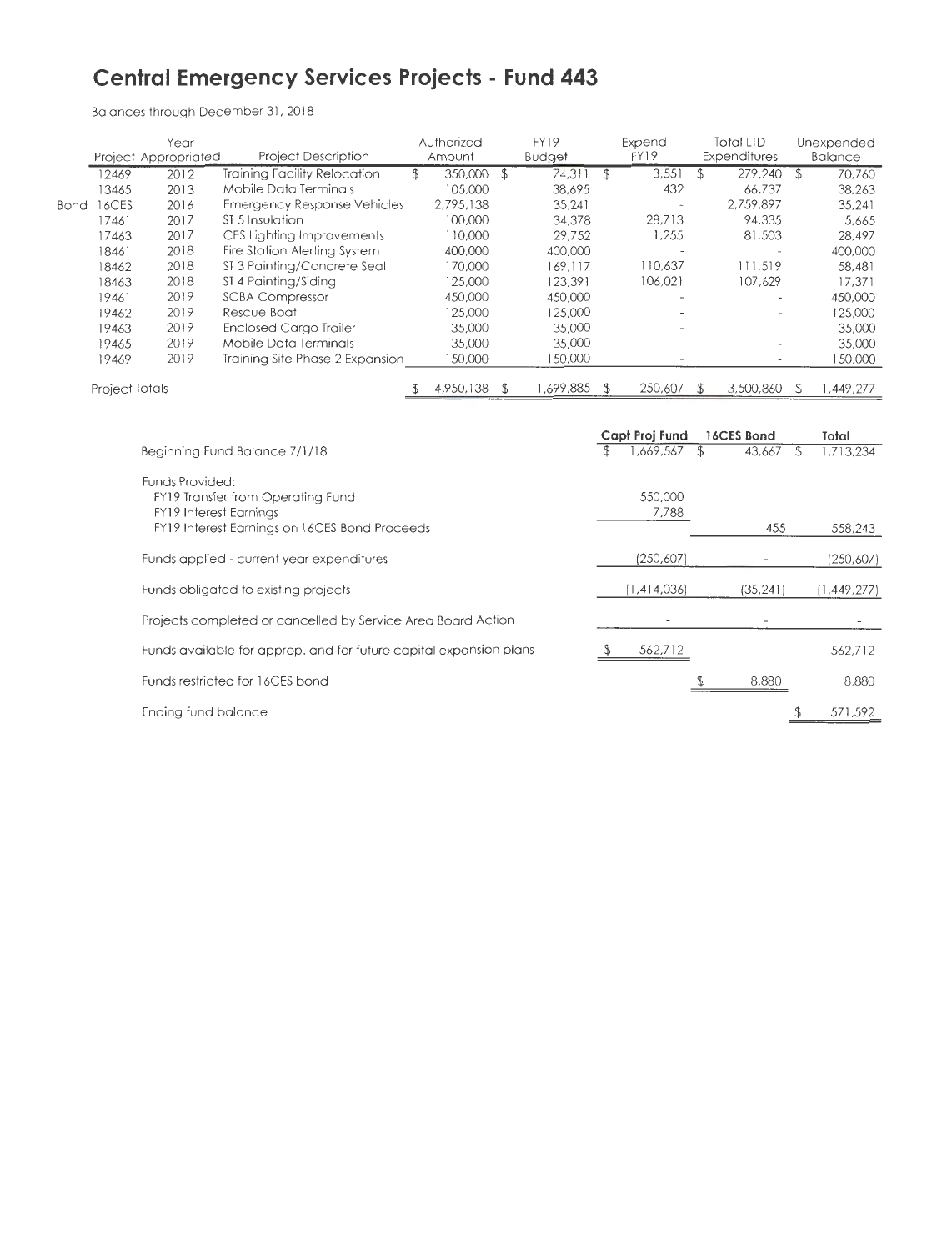## **Anchor Point Fire Service Area Projects - Fund 444**

| Project                                   | Year<br>Appropriated                                         | <b>Project Description</b>                                                                                                                          | Authorized<br>Amount                                   | FY19<br><b>Budget</b>                                 |     | Expend<br>FY19                      | <b>Total LTD</b><br>Expenditures           |                | Unexpended<br><b>Balance</b>               |
|-------------------------------------------|--------------------------------------------------------------|-----------------------------------------------------------------------------------------------------------------------------------------------------|--------------------------------------------------------|-------------------------------------------------------|-----|-------------------------------------|--------------------------------------------|----------------|--------------------------------------------|
| 11TNK<br>18441<br>19441<br>19442<br>19443 | 2011<br>2018<br>2019<br>2019<br>2019                         | Water Storage Tank Installation<br>Emergency Water Fill Site FY18<br>Emergency Water Fill Site FY19<br>Fire Ladder Truck<br>ST 1 Boiler Replacement | \$<br>50,000<br>100,000<br>100,000<br>85,850<br>50,000 | \$<br>23,928<br>59,033<br>100,000<br>85,850<br>50,000 | \$  | 7,490<br>21,318<br>22,796<br>85,769 | \$<br>33,562<br>62,285<br>22,796<br>85,769 | $\mathfrak{P}$ | 16,438<br>37,715<br>77,204<br>81<br>50,000 |
| Project Totals                            |                                                              |                                                                                                                                                     | 385,850                                                | 318,810                                               | \$. | 137,373                             | \$<br>204,412                              | £.             | 181,438                                    |
|                                           | Funds Provided:                                              | Beginning Fund Balance 7/1/18<br>FY19 Transfer from Operating Fund                                                                                  |                                                        |                                                       |     |                                     | \$<br>160,000                              | \$             | 180,586                                    |
|                                           | <b>FY19 Interest Earnings</b><br><b>Total Funds Provided</b> |                                                                                                                                                     |                                                        |                                                       |     |                                     | 570                                        |                | 160,570                                    |
|                                           |                                                              | Funds applied - current year expenditures                                                                                                           |                                                        |                                                       |     |                                     |                                            |                | (137, 373)                                 |
|                                           |                                                              | Funds obligated to existing projects                                                                                                                |                                                        |                                                       |     |                                     |                                            |                | (181, 438)                                 |
|                                           |                                                              | Projects completed or cancelled by Service Area Board Action                                                                                        |                                                        |                                                       |     |                                     |                                            |                |                                            |
|                                           |                                                              | Funds available for appropriation and for future capital expansion plans                                                                            |                                                        |                                                       |     |                                     |                                            |                | 22,346                                     |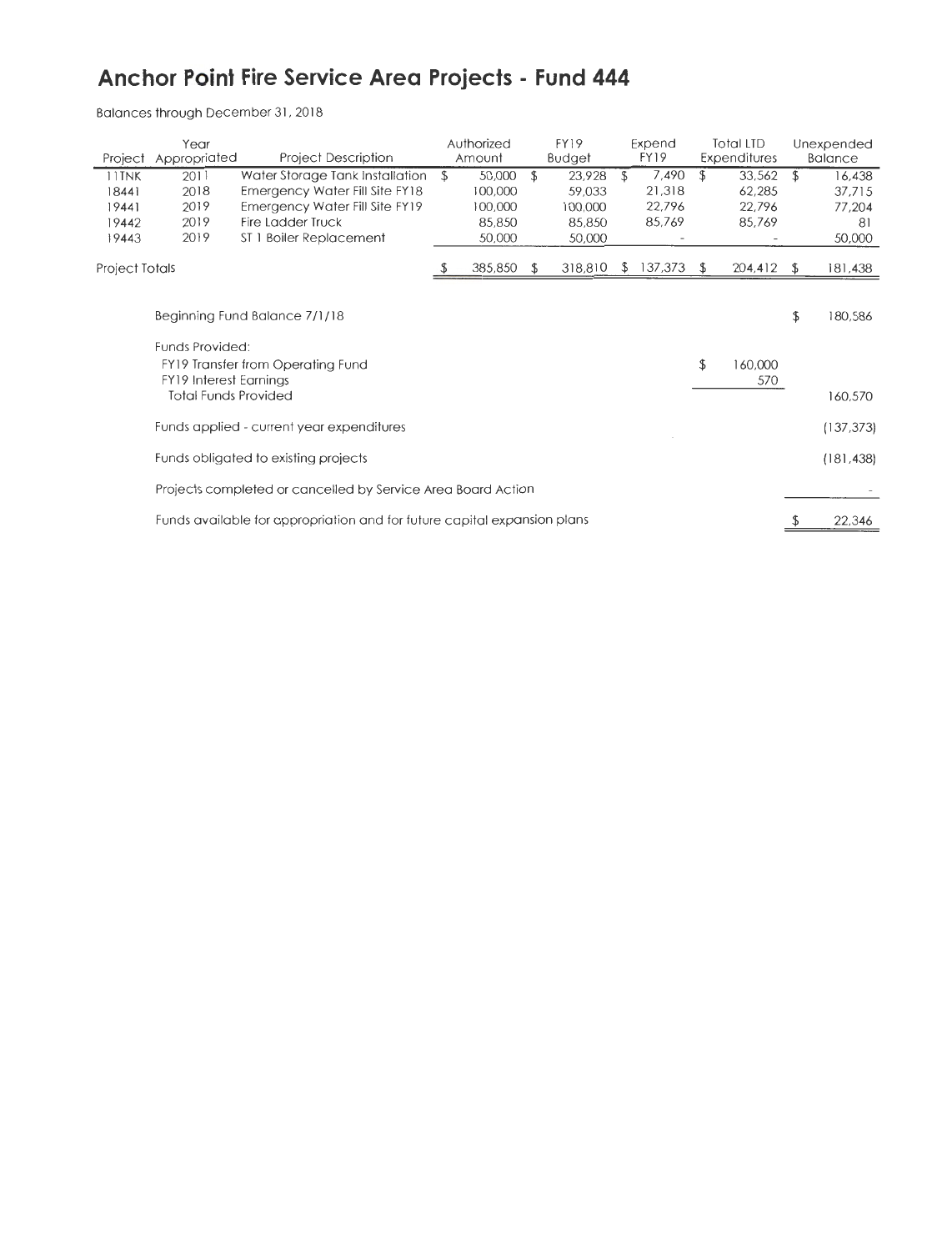# **Kachemak Service Area Projects - Fund 446**

|                | Year<br>Project Appropriated                     | <b>Project Description</b>                                               |   | Authorized<br>Amount |               | <b>FY19</b><br><b>Budget</b> |    | Expend<br><b>FY19</b> |              | Total LTD<br><b>Expenditures</b> |    | Unexpended<br><b>Balance</b> |
|----------------|--------------------------------------------------|--------------------------------------------------------------------------|---|----------------------|---------------|------------------------------|----|-----------------------|--------------|----------------------------------|----|------------------------------|
| 15087<br>17482 | 2015<br>2017                                     | Inter Gov't Loan Int Exp<br>Fire ST 2 Water Tank Install                 | S | 6,870<br>25,000      | \$.           | 6,870<br>6,962               | \$ | 6,870                 |              | 6,870<br>18,038                  | \$ | 6,962                        |
| Project Totals |                                                  |                                                                          |   | 31,870               | <sup>\$</sup> | 13,832                       | £  | 6,870                 | <sup>3</sup> | 24,908                           | S  | 6,962                        |
|                |                                                  | Beginning Fund Balance 7/1/18                                            |   |                      |               |                              |    |                       |              |                                  | \$ | 71,210                       |
|                | Funds Provided:<br><b>FY19</b> Interest Earnings | FY19 Transfer from Operating Fund<br><b>Total Funds Provided</b>         |   |                      |               |                              |    |                       | \$           | 165,387<br>1,054                 |    | 166,441                      |
|                |                                                  | Funds applied - current year expenditures                                |   |                      |               |                              |    |                       |              |                                  |    | (6,870)                      |
|                |                                                  | Funds obligated to existing projects                                     |   |                      |               |                              |    |                       |              |                                  |    | (6,962)                      |
|                |                                                  | Projects completed or cancelled by Service Area Board Action             |   |                      |               |                              |    |                       |              |                                  |    |                              |
|                |                                                  | Funds available for appropriation and for future capital expansion plans |   |                      |               |                              |    |                       |              |                                  |    | 223,819                      |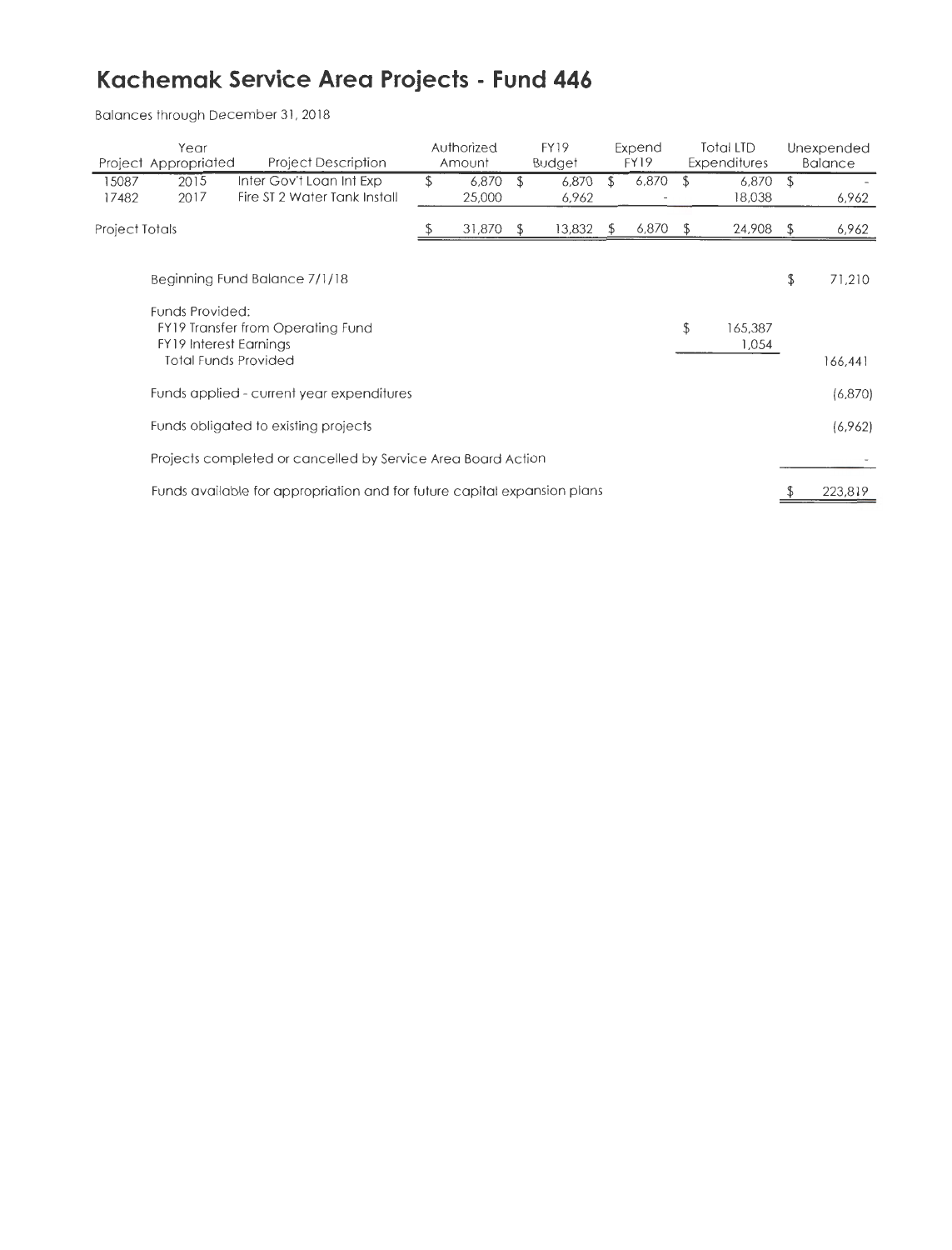# **Communication Center 911 Projects - Fund 455**

|                | Year<br>Project Appropriated | <b>Project Description</b>                                               | Authorized<br>Amount |    | <b>FY19</b><br><b>Budget</b> |            | Expend<br>FY19 |               | Total LTD<br>Expenditures |    | Unexpended<br><b>Balance</b> |
|----------------|------------------------------|--------------------------------------------------------------------------|----------------------|----|------------------------------|------------|----------------|---------------|---------------------------|----|------------------------------|
| 17CCR          | 2017                         | <b>SPSCC Renovation Project</b>                                          | 491,000              | £. | 314,683                      | \$         | 966            |               | 177,284                   |    | 313,716                      |
| Project Totals |                              |                                                                          | 491,000              | F  | 314,683                      | $\sqrt{2}$ | 966            | <sup>\$</sup> | 177,284                   | Ъ  | 313,716                      |
|                |                              | Beginning Fund Balance 7/1/18                                            |                      |    |                              |            |                |               |                           | \$ | 239,683                      |
|                | Funds Provided:              | Funds from Tesoro Foundation<br><b>Total Funds Provided</b>              |                      |    |                              |            |                |               | 75,000                    |    | 75,000                       |
|                |                              | Funds applied - current year expenditures                                |                      |    |                              |            |                |               |                           |    | (966)                        |
|                |                              | Funds obligated to existing projects                                     |                      |    |                              |            |                |               |                           |    | (313,716)                    |
|                |                              | Projects completed or cancelled                                          |                      |    |                              |            |                |               |                           |    |                              |
|                |                              | Funds available for appropriation and for future capital expansion plans |                      |    |                              |            |                |               |                           |    |                              |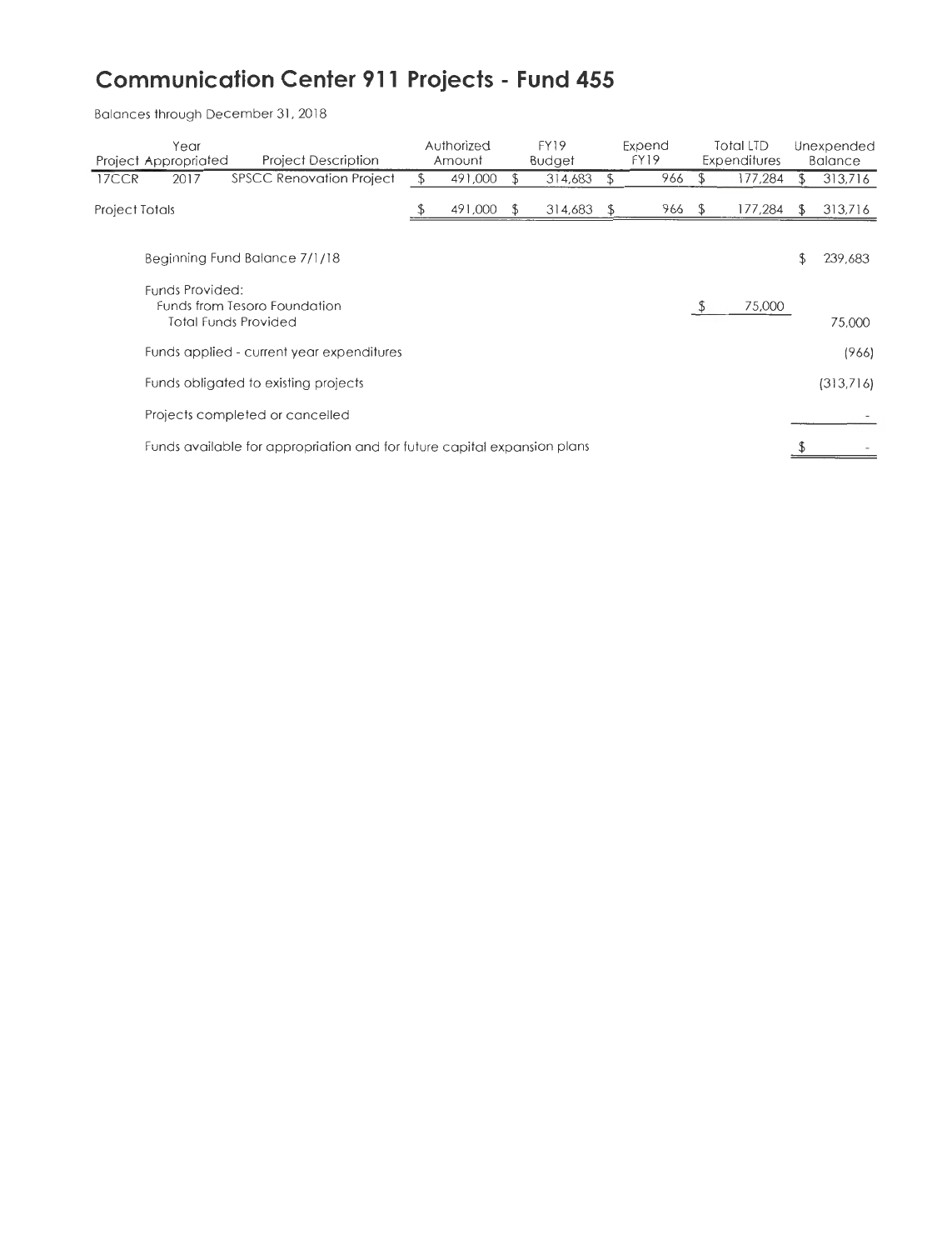### **North Peninsula Recreation Projects - Fund 459**

| Year                    |                                                                                 |                                                                            | Authorized |                             | FY19                        |    | Expend           | <b>Total LTD</b> |                   | Unexpended |                            |
|-------------------------|---------------------------------------------------------------------------------|----------------------------------------------------------------------------|------------|-----------------------------|-----------------------------|----|------------------|------------------|-------------------|------------|----------------------------|
| Project                 | Appropriated                                                                    | <b>Project Description</b>                                                 |            | Amount                      | <b>Budget</b>               |    | FY19             |                  | Expenditures      |            | <b>Balance</b>             |
| 18451<br>18452          | 2018<br>2018                                                                    | Fire Alarm System Replacement<br>Sidewalk Replacements                     | \$         | 165,000<br>260,000          | \$<br>155,976<br>88,293     | \$ | 38,274<br>12,713 | \$               | 47,299<br>184,421 | \$         | 117,701<br>75,579          |
| 19451<br>19452<br>19SEP | 2019<br>2019<br>2019                                                            | Community Center Remodel<br>Pool Water Pressure Tank<br>Pool Septic System |            | 355,000<br>31,000<br>90,000 | 355,000<br>31,000<br>90,000 |    | 27,046<br>65,206 |                  | 27,046<br>65,206  |            | 355,000<br>3,954<br>24,794 |
| Project Totals          |                                                                                 |                                                                            |            | 901,000                     | 720,268                     | S  | 143,240          | - S              | 323,972           |            | 577,028                    |
|                         |                                                                                 | Beginning Fund Balance 7/1/18                                              |            |                             |                             |    |                  |                  |                   | \$         | 479,864                    |
|                         | Funds Provided:<br><b>FY19</b> Interest Earnings<br><b>Total Funds Provided</b> | <b>FY19 Transfer from Operating Fund</b>                                   |            |                             |                             |    |                  | \$               | 440,000<br>2,506  |            | 442,506                    |
|                         |                                                                                 | Funds applied - current year expenditures                                  |            |                             |                             |    |                  |                  |                   |            | (143, 240)                 |
|                         |                                                                                 | Funds obligated to existing projects                                       |            |                             |                             |    |                  |                  |                   |            | (577, 028)                 |
|                         |                                                                                 | Projects completed or cancelled by Service Area Board Action               |            |                             |                             |    |                  |                  |                   |            |                            |
|                         |                                                                                 | Funds available for appropriation and for future capital expansion plans   |            |                             |                             |    |                  |                  |                   |            | 202,101                    |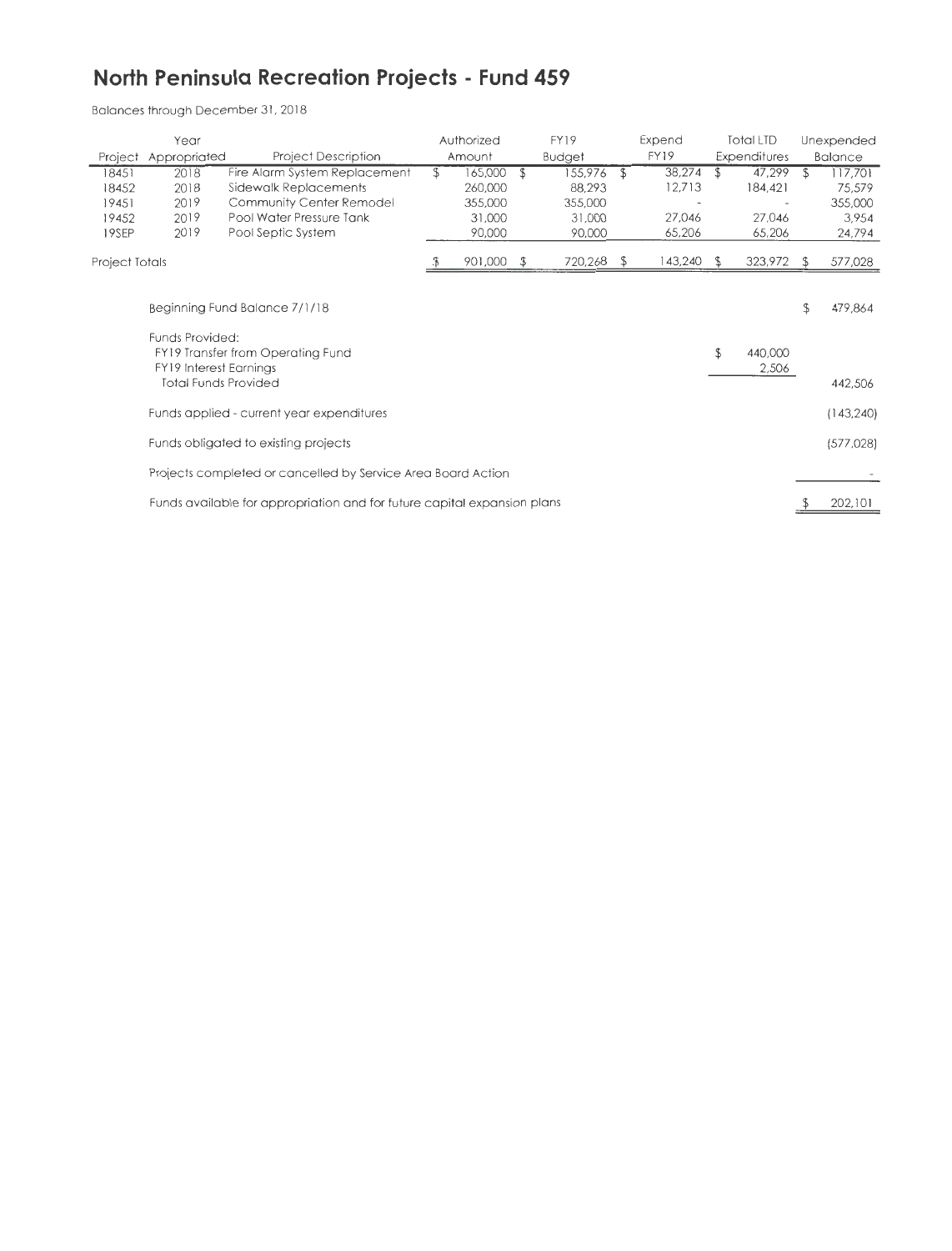### **Central Peninsula Hospital Projects - Fund 490**

|                                                                                             | Year<br>Project Appropriated                                 | <b>Project Description</b>                                                                                                                                                                                                                                                                                                                                                                                                                                                                                                          | FY19<br>Authorized<br>Amount<br>Budget                                                                                                                                                                                               |                             | Expend<br><b>FY19</b>                                                                                  | <b>Total LTD</b><br><b>Expenditures</b> |                                                                                        | Unexpended<br><b>Balance</b>            |                |                       |  |
|---------------------------------------------------------------------------------------------|--------------------------------------------------------------|-------------------------------------------------------------------------------------------------------------------------------------------------------------------------------------------------------------------------------------------------------------------------------------------------------------------------------------------------------------------------------------------------------------------------------------------------------------------------------------------------------------------------------------|--------------------------------------------------------------------------------------------------------------------------------------------------------------------------------------------------------------------------------------|-----------------------------|--------------------------------------------------------------------------------------------------------|-----------------------------------------|----------------------------------------------------------------------------------------|-----------------------------------------|----------------|-----------------------|--|
| 14CPH<br>18CPH                                                                              | Provided by Bond Proceeds<br>2014<br>2018                    | <b>CPH Specialty Clinic Bld</b><br>CPH OB/Cath Lab                                                                                                                                                                                                                                                                                                                                                                                                                                                                                  | \$                                                                                                                                                                                                                                   | 41,249,563 \$<br>29,140,645 | 213,940 \$<br>26,995,262                                                                               |                                         | 7,464,878                                                                              | \$41,035,623<br>9,610,260               | $\mathcal{F}$  | 213,940<br>19,530,385 |  |
| 16TRA                                                                                       | Provided by Grants Funds<br>2016                             | <b>CPH Transitional Housing</b>                                                                                                                                                                                                                                                                                                                                                                                                                                                                                                     |                                                                                                                                                                                                                                      | 845,111                     | 1,337                                                                                                  |                                         |                                                                                        | 843,775                                 |                | 1,337                 |  |
| 11MD1<br>15FLR<br>15IMG<br>16TRA<br>17OBL<br>354TY<br>19DAV<br>19ELV                        | 2011<br>2015<br>2015<br>2016<br>2017<br>2017<br>2019<br>2019 | Funds provided by Hospital Plant Replacement Fund<br>Mundel Bldg improvements<br>CPH Fluoroscopy Equip<br>CPH Imaging Dept Project<br><b>CPH Transitional Housing</b><br>CPH OB/Cardiac Cath Lab<br>354 Tyee ST Property Purchase<br>Surgical Robotic System<br>Elevator Repair                                                                                                                                                                                                                                                     | 738,750<br>74,173<br>438,713<br>87,743<br>8,153,785<br>75,622<br>$\overline{\phantom{a}}$<br>996,239<br>45,783<br>10,725<br>5,675,083<br>10,000,000<br>542,222<br>750,900<br>243,072<br>2,261,250<br>2,261,250<br>126,505<br>126,505 |                             | 664,577<br>350,970<br>8,078,163<br>961,181<br>4,867,139<br>507,828                                     |                                         | 74,173 *<br>87,743<br>75,622<br>35,057<br>5,132,861<br>243,072<br>2,261,250<br>126,505 | $\ast$                                  |                |                       |  |
|                                                                                             |                                                              | Total funds provided by Hospital Plant Replacement Fund                                                                                                                                                                                                                                                                                                                                                                                                                                                                             |                                                                                                                                                                                                                                      | 23,466,142                  | 8,589,230                                                                                              |                                         | 552,948                                                                                | 15,429,859                              |                | 8,036,283             |  |
| Project Totals                                                                              |                                                              |                                                                                                                                                                                                                                                                                                                                                                                                                                                                                                                                     |                                                                                                                                                                                                                                      | 94,701,461                  | \$35,799,770                                                                                           |                                         | \$8.017,826                                                                            | \$66,919,517                            | $\mathfrak{P}$ | 27,781,944            |  |
|                                                                                             |                                                              | Beginning Fund Balance 7/1/18                                                                                                                                                                                                                                                                                                                                                                                                                                                                                                       |                                                                                                                                                                                                                                      |                             | Capt Proj<br>673,052                                                                                   | $\mathcal{L}$                           | <b>KHCTR</b><br>627,895                                                                | <b>CPH Bonds</b><br>$\sqrt{27,517,896}$ | \$             | Total<br>28,818,843   |  |
| 11MDI<br>15FLR<br>15IMG<br><b>16TRA</b><br><b>16TRA</b><br>17OBL<br>354TY<br>19DAV<br>19ELV | Funds Provided:<br><b>FY19 Interest Earnings</b>             | <b>FY11 Local Contributions</b><br>FY15 Local Contribution Fluoroscopy<br>FY15 Local Contribution CPH Imaging Center<br>FY16 Local Contribution/Medical Facilities<br>CPH Foundation/Serenity House<br>CPH OB / Card Cath Lab<br>CPH Local Contribution - 354 Tyee Property<br>CPH Local Contribution - Surgical Robotics<br>CPH Local Contribution - Elevator Repair<br><b>State Contributions KHCTR</b><br><b>Local Contributions KHCTR</b><br><b>FY19 Interest Earnings KHCTR</b><br>FY19 Interest Earnings on CPH Bond Proceeds |                                                                                                                                                                                                                                      |                             | 74.173<br>87,743<br>75,622<br>45,783<br>1,337<br>5,675,083<br>243,072<br>2,261,250<br>126,505<br>6,287 |                                         | 9,534<br>5,843<br>1,721                                                                | 229,369                                 |                | 8,843,321             |  |
|                                                                                             |                                                              | Funds applied - current year expenditures                                                                                                                                                                                                                                                                                                                                                                                                                                                                                           |                                                                                                                                                                                                                                      |                             | (552,948)                                                                                              |                                         |                                                                                        | (7,464,878)                             |                | (8,017,826)           |  |
|                                                                                             |                                                              | Funds obligated to existing projects                                                                                                                                                                                                                                                                                                                                                                                                                                                                                                |                                                                                                                                                                                                                                      |                             | (8,037,620)                                                                                            |                                         |                                                                                        | (19, 744, 325)                          |                | (27, 781, 944)        |  |
|                                                                                             |                                                              | Projects completed or cancelled                                                                                                                                                                                                                                                                                                                                                                                                                                                                                                     |                                                                                                                                                                                                                                      |                             | 404,988                                                                                                |                                         |                                                                                        |                                         |                | 404,988               |  |
|                                                                                             |                                                              | Funds available for approp. and future capital projects                                                                                                                                                                                                                                                                                                                                                                                                                                                                             |                                                                                                                                                                                                                                      |                             | 1,084,327                                                                                              |                                         |                                                                                        |                                         |                | 1,084,327             |  |
|                                                                                             |                                                              | Funds restricted For Kenai Health Center Maintenance                                                                                                                                                                                                                                                                                                                                                                                                                                                                                |                                                                                                                                                                                                                                      |                             |                                                                                                        |                                         | 644,993                                                                                |                                         |                | 644,993               |  |
|                                                                                             |                                                              | Funds restricted for CPH bonds                                                                                                                                                                                                                                                                                                                                                                                                                                                                                                      |                                                                                                                                                                                                                                      |                             |                                                                                                        |                                         |                                                                                        | 538,063                                 |                | 538,063               |  |
|                                                                                             | Ending fund balance                                          |                                                                                                                                                                                                                                                                                                                                                                                                                                                                                                                                     |                                                                                                                                                                                                                                      |                             |                                                                                                        |                                         |                                                                                        |                                         | \$             | 2,267,383             |  |